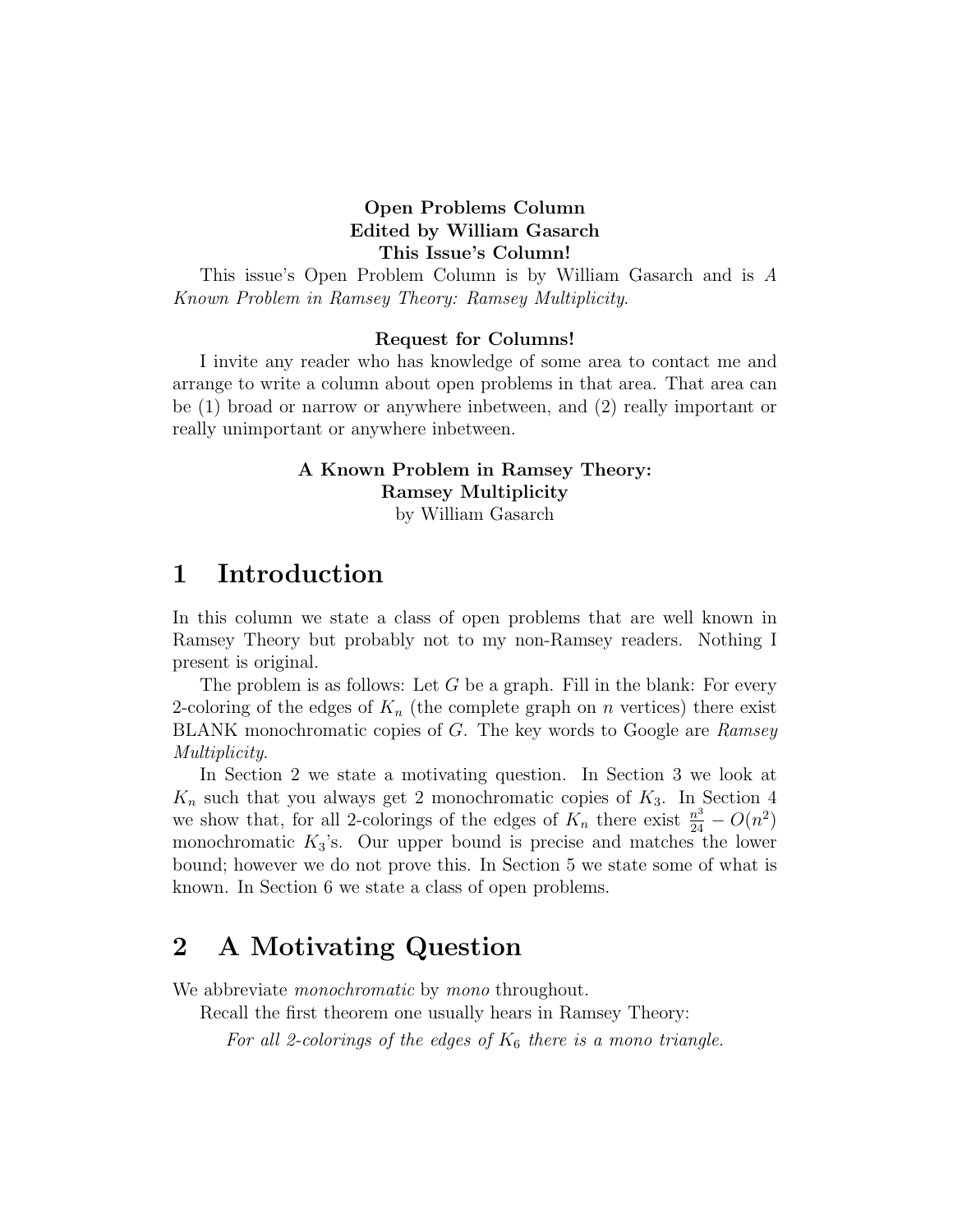From this we obtain a trivial theorem:

For all 2-colorings of the edges of  $K_{12}$  there are 2 mono triangles.

How big does n have to be such that any 2-coloring of  $K_n$  has 2 mono triangles? The answer is in the next section and may surprise you.

## 3 Two Monochromatic  $K_3$

**Theorem 3.1** For all 2-colorings of edges of  $K_6$  there are 2 mono triangles.

**Proof:** Let COL be a 2-coloring of the edges of  $K_6$ . Let  $R$ ,  $B$ ,  $M$ , be the sets of RED, BLUE, and MIXED (having both RED and BLUE edges) triangles, respectively. Clearly

$$
|R| + |B| + |M| = \binom{6}{3} = 20.
$$

We show that  $|M| \leq 18$ , so  $|R| + |B| \geq 2$ . Let  $T$  be a mixed triangle. It looks like this:



Note that there will be two vertices that have both a RED and a BLUE edge coming out of them.

- $(v_2, v_1)$  is red,  $(v_2, v_3)$  is blue. View this as  $(v_2, \{v_1, v_3\})$ .
- $(v_3, v_1)$  is red,  $(v_3, v_2)$  is blue. View this as  $(v_3, \{v_1, v_2\})$ .

**Def 3.2** A Zan is an element  $(v, \{u, w\}) \in V \times \binom{V}{2}$  $\binom{V}{2}$  such that  $v \notin \{u, w\}$ and  $COL(v, u) \neq COL(v, w)$ . ZAN is the set of all Zans.

Map ZAN to M by mapping  $(v, \{u, w\})$  to triangle  $(v, u, w)$ . This mapping is exactly 2-to-1: every element of  $M$  has two Zans mapping to it. The Zans that map to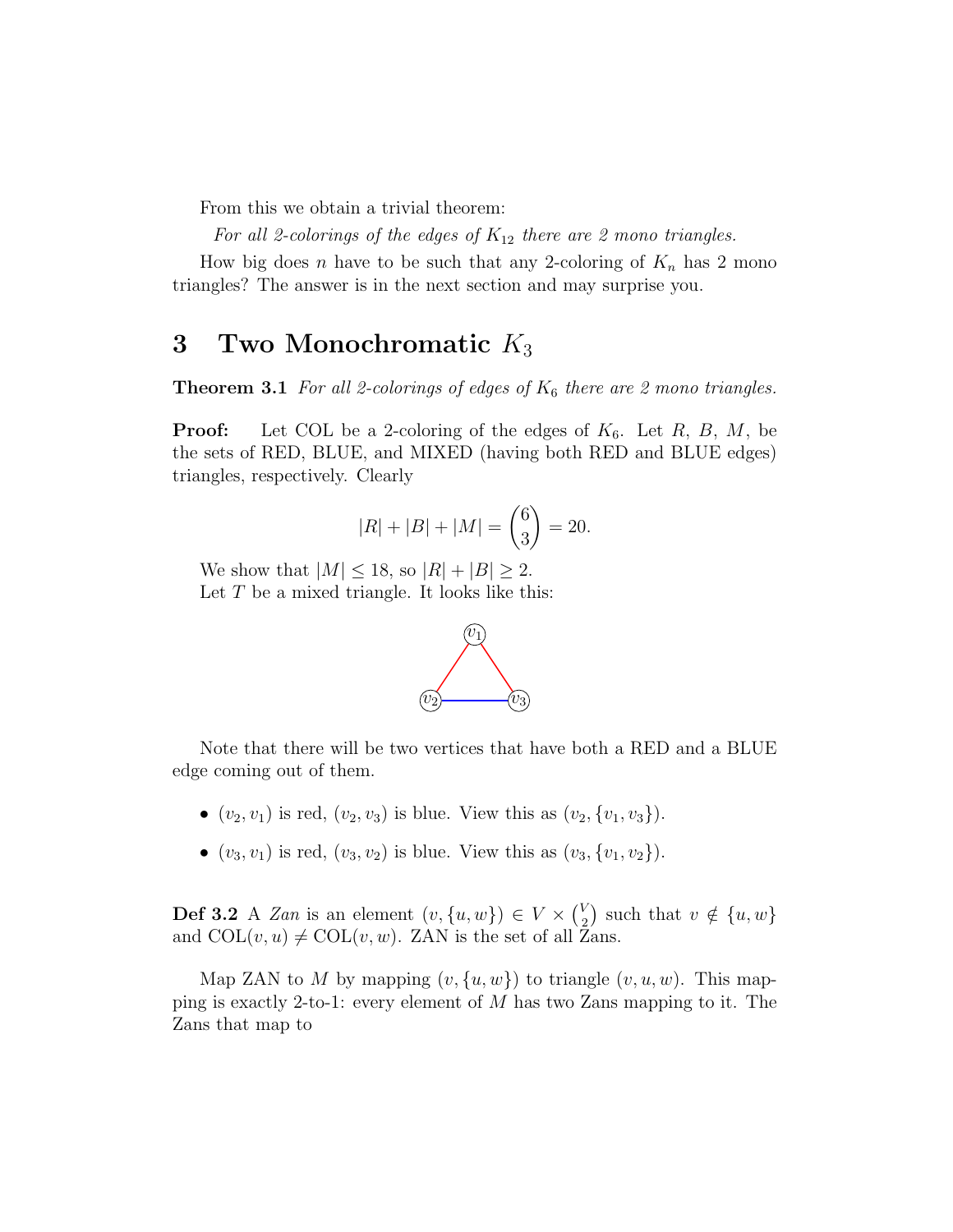

are  $(v_2, \{v_1, v_3\})$  and  $(v_3, \{v_1, v_2\})$ .

Since there is a 2-to-1 map from ZAN to  $M$ ,  $|M| = |ZAN|/2$ . Now we want to bound |ZAN|. Look at how much each vertex can contribute to ZAN. Note that each vertex has degree 5. Cases:

- 1. v has  $\deg_B(v) = 5$  and  $\deg_B(v) = 0$ : v contributes 0.
- 2. v has  $\deg_B(v) = 4$  and  $\deg_B(v) = 1$ : v contributes 4.
- 3. v has  $\deg_R(v) = 3$  and  $\deg_B(v) = 2$ : v contributes 6. Max.

There are 6 vertices, each contribute  $\leq$  6,  $|M| \leq |\mathrm{ZAN}|/2 \leq 6 \times 6/2 = 18$ 

$$
|R| + |B| = 20 - |M| \ge 2
$$

### Г

### 4 Many Mono Triangles

The following theorem was first proven by Goodman [5]; however, we give an easier proof given by Schwenk [9], as presented by Dorwart and Finkbeiner [2].

#### Theorem 4.1

- 1. Assume  $n \equiv 1 \pmod{4}$ . For all 2-colorings of the edges of  $K_n$  there are at least  $\frac{n^3}{24} - \frac{n^2}{4} + \frac{5n}{24}$  mono triangles.
- 2. Assume  $n \equiv 3 \pmod{4}$ . For all 2-colorings of the edges of  $K_n$  there are at least  $\frac{n^3}{24} - \frac{n^2}{4} + \frac{5n}{24} + \frac{1}{2}$  mono triangles.
- 3. Assume  $n \equiv 0 \pmod{2}$ . For all 2-colorings of the edges of  $K_n$  there are at least  $\frac{n^3}{24} - \frac{n^2}{4} + \frac{n}{3}$  mono triangles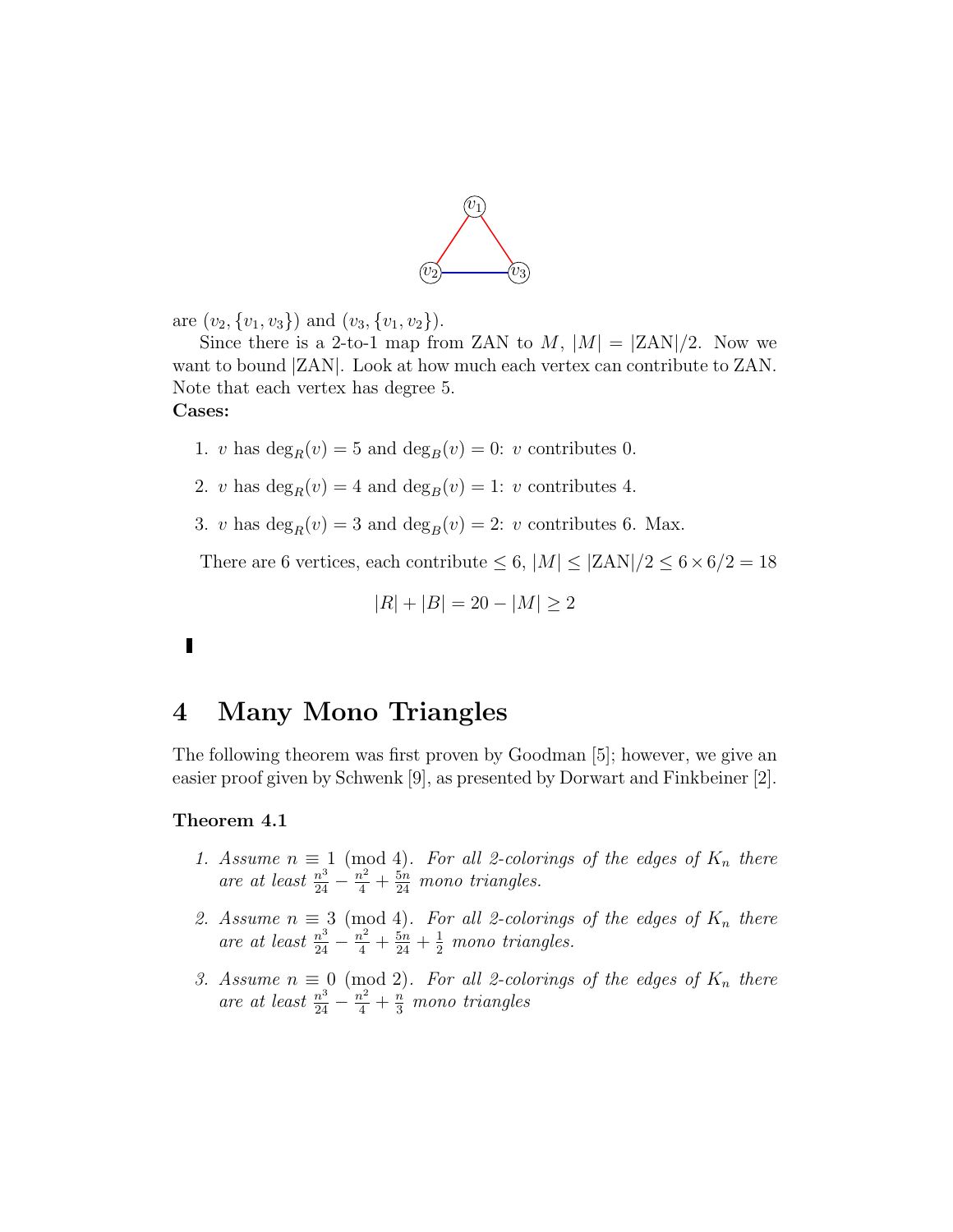#### Proof:

A porism to the proof of Theorem 3.1 is that

$$
|R| + |B| = \binom{n}{3} - |\text{ZAN}|/2.
$$

Hence we will upper bound |ZAN|.

**Case 1:**  $n \equiv 1 \pmod{2}$ . The degree of each vertex is  $n - 1 \equiv 0 \pmod{2}$ . To maximize |ZAN| we would, at each vertex, color half of the edges RED and half BLUE. So each vertex contributes  $(\frac{n-1}{2})^2$ , and there are *n* vertices, so we have  $|ZAN| \leq \frac{(n-1)^2 n}{4}$ . Since  $|ZAN|/2 = M \in \mathbb{N}$  we have

$$
|\text{ZAN}|/2 \le \left\lfloor \frac{(n-1)^2 n}{8} \right\rfloor
$$

hence

$$
|R| + |B| \ge \frac{n(n-1)(n-2)}{6} - \left\lfloor \frac{(n-1)^2n}{8} \right\rfloor
$$

**Case 1a:**  $n \equiv 1 \pmod{4}$  so  $(n-1)^2 \equiv 0 \pmod{16}$ . Hence:

$$
\left\lfloor \frac{(n-1)^2n}{8} \right\rfloor = \frac{(n-1)^2n}{8}.
$$

Hence

$$
|R| + |B| \ge \frac{n(n-1)(n-2)}{6} - \frac{(n-1)^2n}{8} = \frac{n^3}{24} - \frac{n^2}{4} + \frac{5n}{24}
$$

**Case 1b:**  $n \equiv 3 \pmod{4}$ . One can easily show that

$$
\left\lfloor \frac{(n-1)^2n}{8} \right\rfloor = \frac{(n-1)^2n - 4}{8}.
$$

Hence

$$
|R|+|B| \geq \frac{n(n-1)(n-2)}{6} - \frac{(n-1)^2n - 4}{8} = \frac{n^3}{24} - \frac{n^2}{4} + \frac{5n}{24} + \frac{1}{2}
$$

**Case 2:**  $n \equiv 0 \pmod{2}$ . The degree of each vertex is  $n - 1 \equiv 1 \pmod{2}$ . To maximize |ZAN| we would, at each vertex, color  $\frac{n-2}{2}$  of the edges RED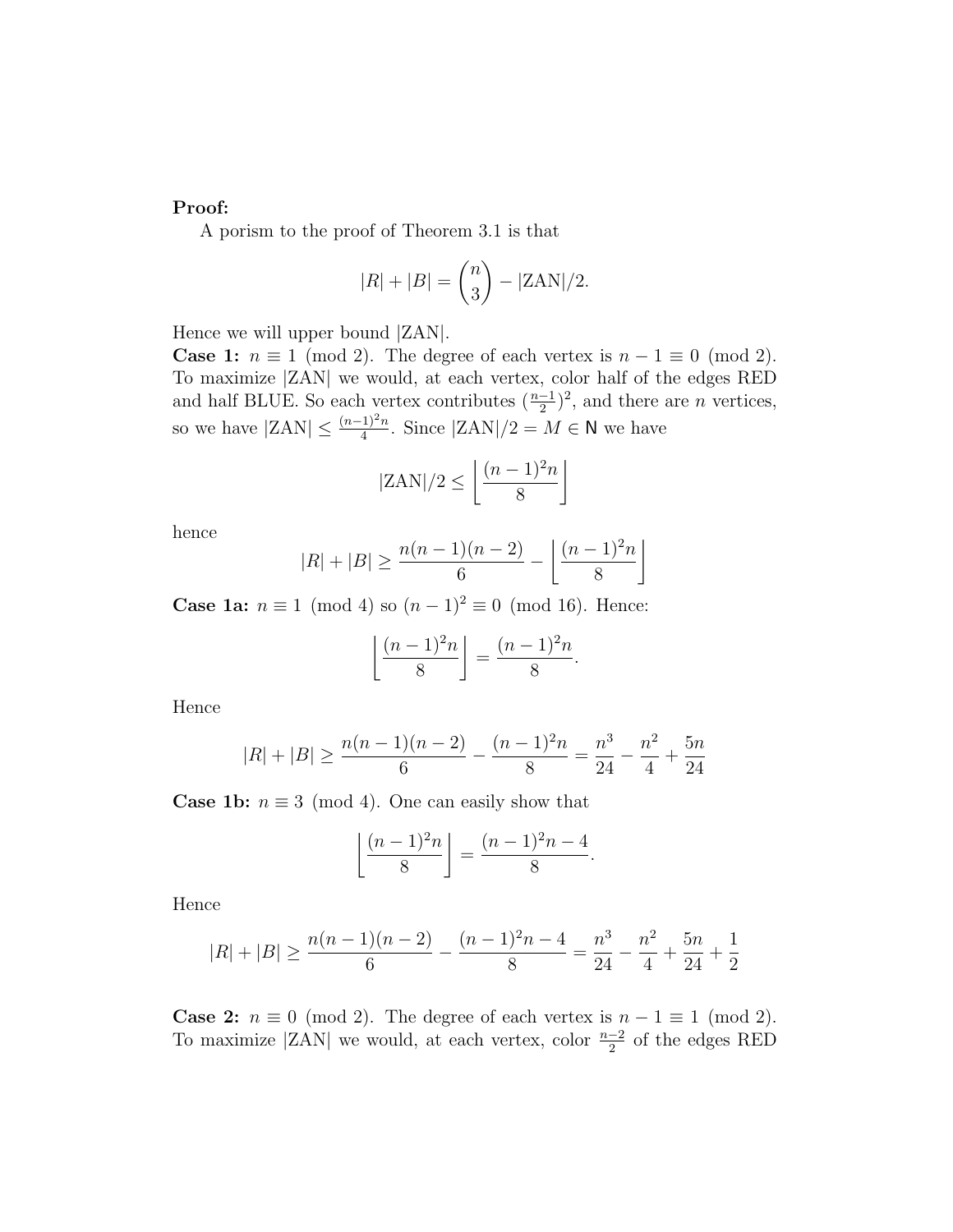and color  $\frac{n}{2}$  of the edges BLUE. So each vertex contributes  $\frac{n(n-2)}{4}$ , and there are *n* vertices, so we have  $|ZAN| \leq \frac{n^2(n-2)}{4}$  $\frac{n-2}{4}$ . Since  $|ZAN|/2 = M \in \mathbb{N}$  we have

$$
|\text{ZAN}|/2 \leq \left\lfloor \frac{n^2(n-2)}{8} \right\rfloor.
$$

Since  $n \equiv 0 \pmod{2}$ ,  $n^2(n-2) \equiv 0 \pmod{8}$ , so the bound on  $\text{ZAN}/2$  is always in N. Hence we do not need the floor. Hence

$$
|ZAN|/2 \le \frac{n^2(n-2)}{8}
$$
  

$$
|R| + |B| \ge \frac{n(n-1)(n-2)}{6} - \frac{n^2(n-2)}{8} = \frac{n^3}{24} - \frac{n^2}{4} + \frac{n}{3}.
$$

Note 4.2 The bounds given in Theorem 4.1 are tight. This was proven by Goodman [5] and Savvy [8]. They view the problem differently. They asked given that you want t triangles, how big must n be?

### 5 What is Already Known

П

**Def 5.1**  $R(k)$  is the least number n such that any 2-coloring of the edges of  $K_n$  has a mono  $K_k$ . By Ramsey's theorem for graphs, for all k,  $R(k)$  exists. It is known that  $R(3) = 6$  and  $R(4) = 18$ ; however, all that is known about  $R(5)$  is  $43 \le R(5) \le 48$ . It is a standard result that  $R(k) \le 4^{k-c \log k}$  for some constant c.

- 1. Stanislaw Radziszowski and Konrad Piwakowski [6] proved the following: All 2-colorings of  $K_{18}$  have 9 mono  $K_4$ 's. This is tight. This was proven with the help of a computer.
- 2. Erdős [3] proved the following:

**Theorem 5.2** Let  $k \in \mathbb{N}$ . Let  $R = R(k)$ . Let N be large, so large that  $R \ll N$ . Let COL be a 2-coloring of the edges of  $K_N$ . Then there are  $\geq \frac{N^k}{1(1+o(1))}$  $\frac{N^{\kappa}}{4^{(1+o(1))k^2}}$  mono  $K_k$ 's.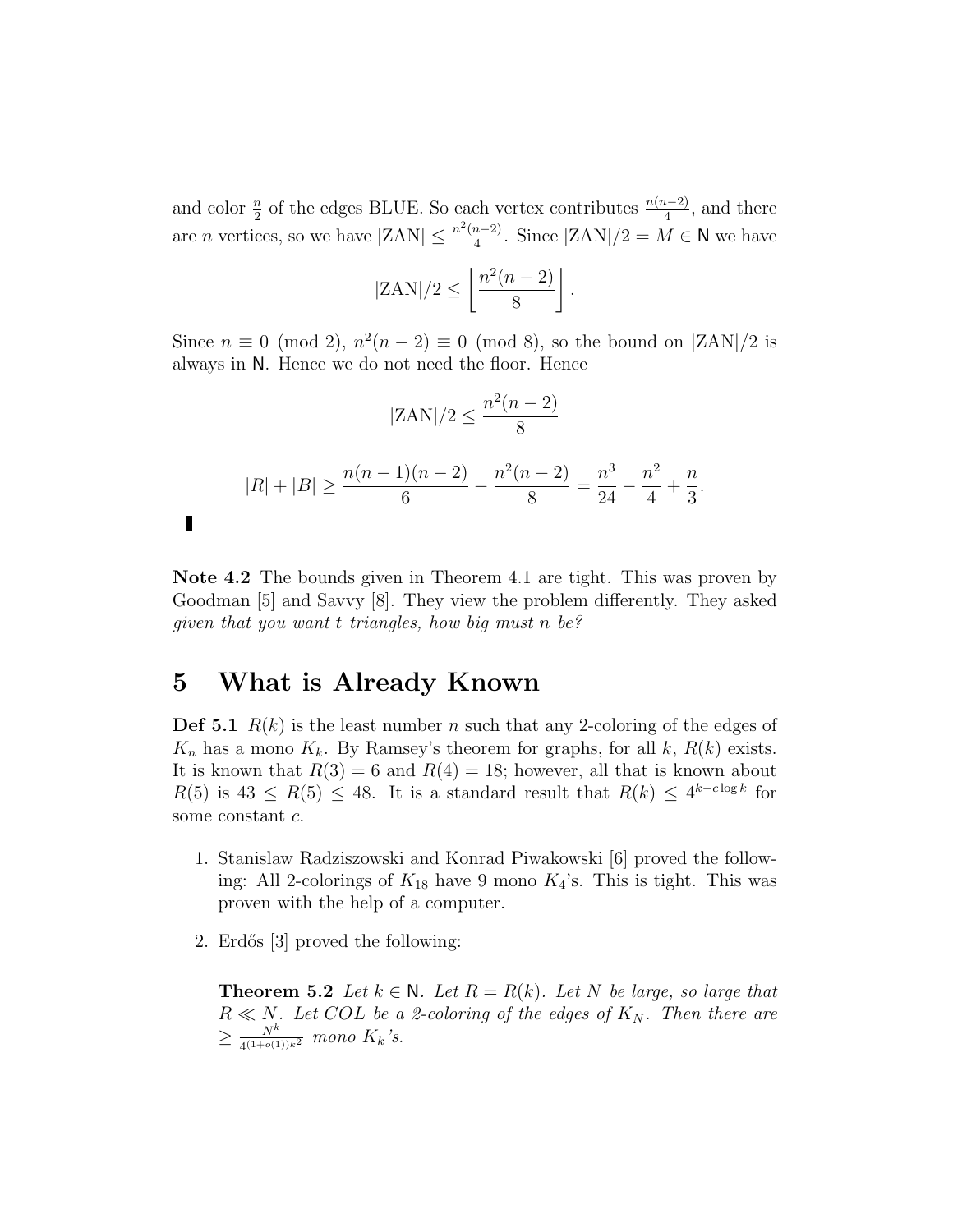We give the proof because we can.

**Proof:** Let  $A_1, \ldots, A_{\binom{N}{R}}$  be a list of all the *R*-subsets of [*N*].

Note that by the definition of R and the  $A_i$ 's, every  $A_i$  has a mono  $K_k$ . We can't just say there are  $\binom{N}{R}$  mono  $K_k$ 's since it may be that two  $A_i$ 's produce the same mono  $K_k$ .

We now produce many monochromatic  $K_k$ 's.

- (a)  $X = \{A_i : 1 \le i \le {N \choose R} \}$
- (b)  $Y = \emptyset$ . Y will contain many mono  $K_k$ 's.
- (c) If  $X \neq \emptyset$  do the following (else terminate). Let i be the least number such that  $A_i \in X$ . It has a mono  $K_k$ . Call it C.
	- i. Add  $C$  to  $Y$  (we will soon see that  $C$  is not already in  $Y$ ).
	- ii. Remove from X all  $A_j$ 's that have C in them. Hence we are removing  $\binom{N-k}{R-k}$   $A_j$ 's.
	- iii. Goto Step c

In every iteration X loses  $\binom{N-k}{R-k}$  A<sub>j</sub>'s. Hence the number of mono K<sub>k</sub>'s that this process produces is at least

$$
\frac{\binom{N}{R}}{\binom{N-k}{R-k}} = \frac{N!}{R!(N-R)!} \times \frac{(N-R)!(R-k)!}{(N-k)!} = \frac{N!}{(N-k)!} \times \frac{(R-k)!}{R!}.
$$

We need to lower bound this quantity. We use  $\frac{(R-k)!}{R!} \geq \frac{1}{R^k} \geq \frac{1}{4^k}$  $\frac{1}{4^{k^2}}$ . The other inequality we need will be more delicate.

$$
\frac{N!}{(N-k)!} \ge (N-k+1)^k = \frac{N^k}{(N/(N-k+1))^k}
$$

We look at the denominator

$$
\left(\frac{N}{N-k+1}\right)^k = \left(1 + \frac{k-1}{N-k+1}\right)^k \sim e^{((k-1)k)/(N-k+1)} \sim 4^{(c(k-1)k)/(N-k+1)}
$$

for some constant c. Hence the number of mono  $K_k$ 's is at least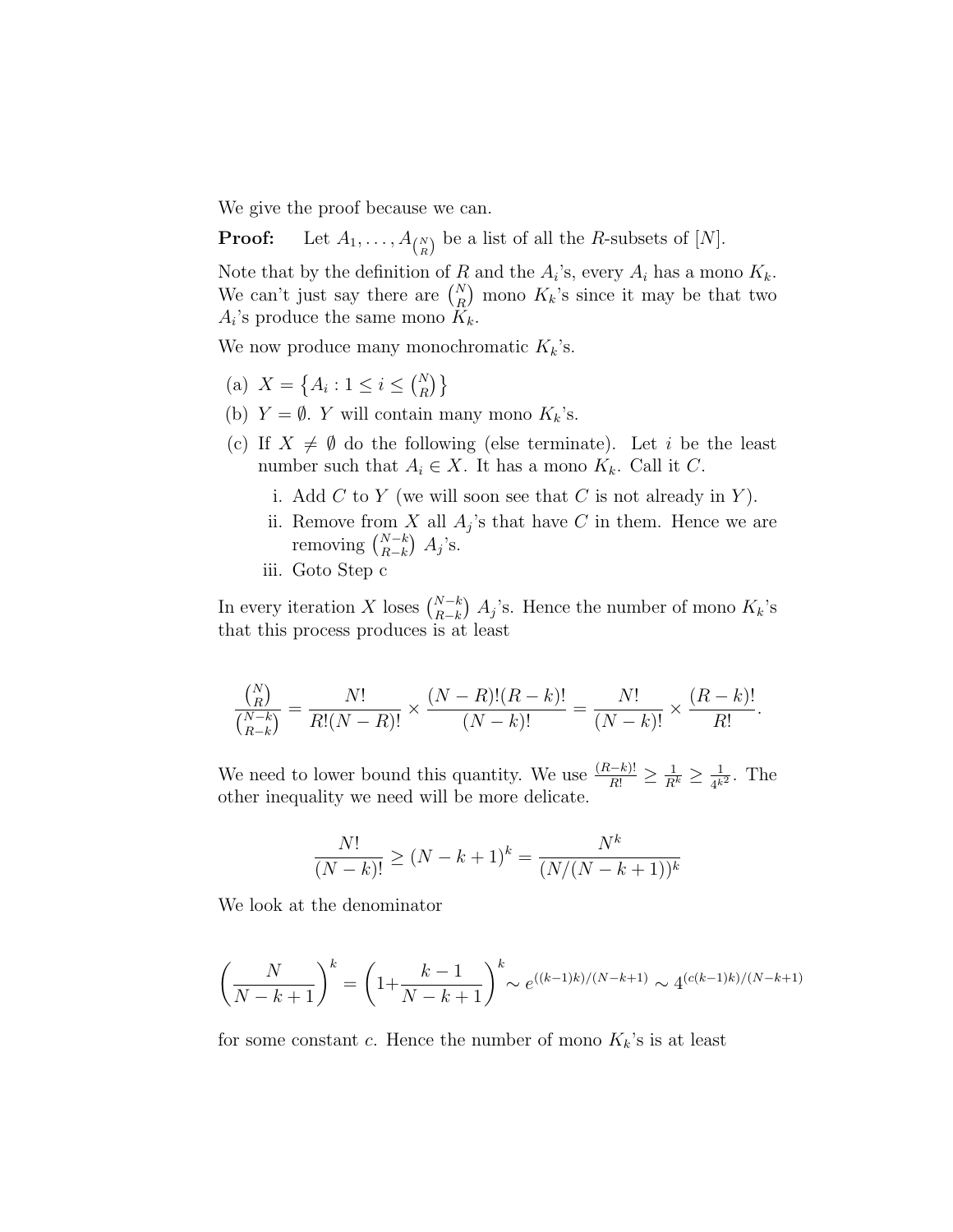$$
\frac{N^k}{4^{k^2+(c(k-1)k/(N-k+1))}} = \frac{N^k}{4^{k^2(1+o(1))}}.
$$

- 3. David Conlon [1] proved the following: Fix  $t$ . For n large, for any 2coloring of  $K_n$  there are  $\frac{n^t}{C^{(1+o(1))t^2}}$  mono  $K_t$ 's where  $C \sim 2.18$ . Note that Conlon's result is an improvement of Theorem 5.2.
- 4. Jacob Fox [4] looks at the problem for target graphs  $G$  other than  $K_t$ .
- 5. For more results (1) look at the bibliographies of the papers above, (2) Google Ramsey Multiplicity, and (3) watch this cool lecture by David Conlon:

https://www.ima.umn.edu/2014-2015/W9.8-12.14/21327

### 6 Open Problems

Here is a large class of open problems with the same theme as Theorem 4.1. First we need some notation.

#### Notation 6.1 Let  $k \geq 1$ .

 $\blacksquare$ 

- 1.  $C_k$  is the cycle graph on k vertices. Vertex i has an edge to vertices  $i-1 \pmod{k}$  and  $i+1 \pmod{k}$  but no other vertices.
- 2.  $P_k$  is the path graph on k vertices. If  $i \leq k-1$  then vertex i has an edge to vertex  $i + 1$ .
- 3. W<sub>k</sub> is the wheel graph on k vertices. It is  $C_{k-1}$  with one more vertex that has an edge to all other vertices.
- 4.  $K_{1,k}$  is the star graph.
- 5. If G is a graph on k vertices,  $R(G)$  is the least number n such that any 2-coloring of the edges of  $K_n$  has a mono G. By Ramsey's theorem for graphs, for all  $G, R(G)$  exists; however, for many graphs,  $R(G)$  is much lower than  $R(k)$ .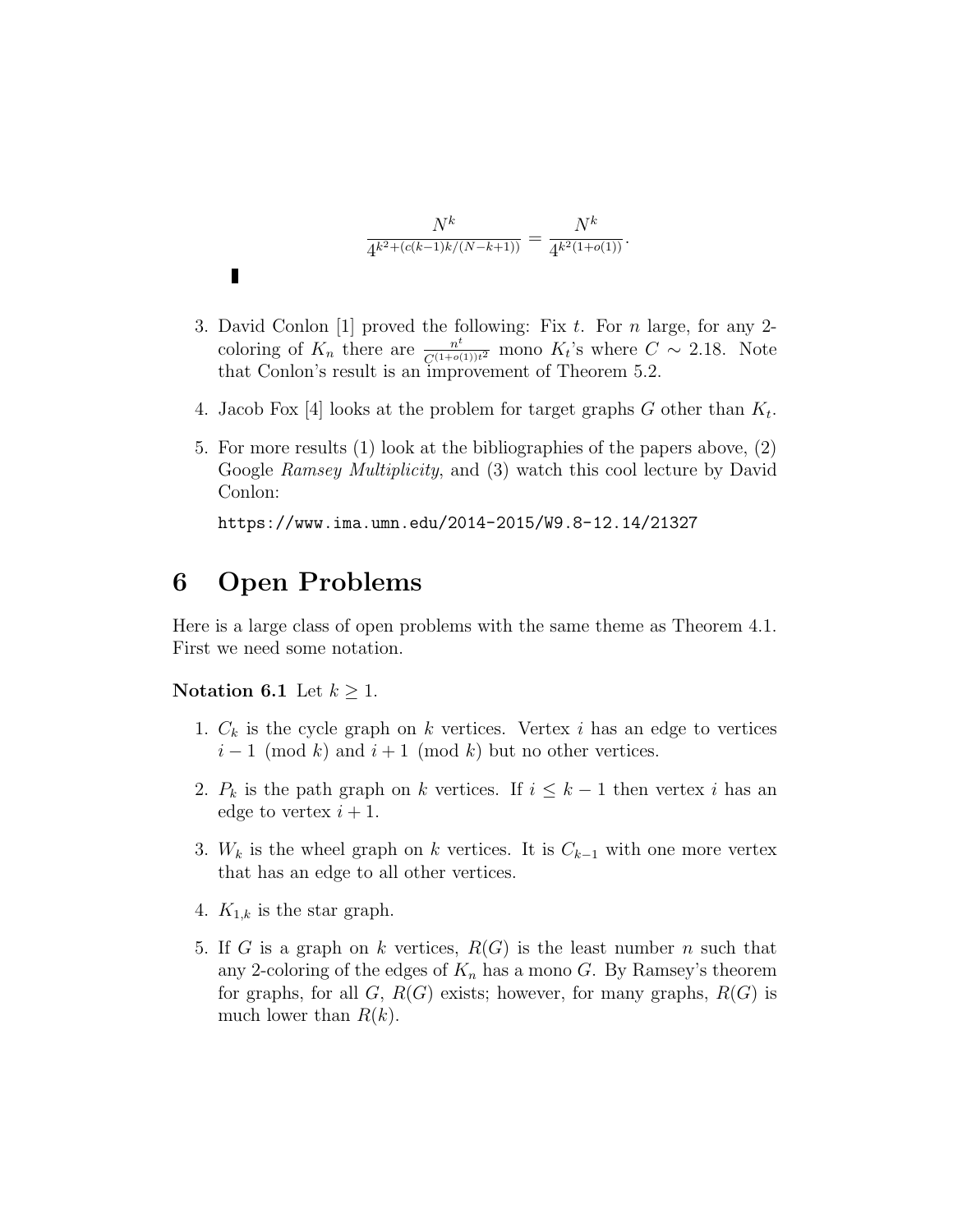6. The values of  $R(G)$  are known for  $G \in \{C_k, P_k, W_k, K_{1,k}\}.$  See Stanislaw Radziszowski's survey of Small Ramsey Numbers [7].

We now state some open problems.

- 1. Fix k. Find the function f such that, for all 2-colorings of  $K_n$  there are  $f(n)$  mono  $K_k$ 's. Try to make  $f(n)$  as large as possible. The  $k=3$  case is solved. The  $k = 4$  case is not solved, but it is plausible that it will be. The  $k = 5$  case is harder than finding  $R(5)$  and hence is unlikely to be solved ... ever.
- 2. Replace  $K_k$  in the last item with  $C_k$ ,  $P_k$ ,  $W_k$ ,  $K_{1,k}$  or whatever your favorite parameterized set of graphs is. When  $R(G)$  is known there is hope of solving this problem. If  $R(G)$  is unknown, then note that the problem of finding  $f(n)$  is harder than finding  $R(G)$ .
- 3. Let G be your favorite graph and L be your favorite number. Find the least n (or at least a non-obvious k) such that every 2-coloring of the edges of  $K_n$  yields L copies of a mono G.

## 7 Acknowledgments

We thank Jacob Fox, Nathan Grammel, Erik Metz, and Stanislaw Radziszowski for helpful emails. We thank David Conlon for his post on MathOverflow and his online lecture.

# References

- [1] D. Conlon. On the Ramsey multiplicity of complete graphs. Combinatorica, 32:171–186, 2012.
- [2] H. Dorwart and T. Finkbeiner. Chromatic Graphs. Chapter 1 of Mathematical Plums, MAA, 1979. Edited by R. Honsberger.
- [3] P. Erdős. On the number of complete subgraphs contained in certain graphs. Publ. Math. Inst. Hung. Acad. Sci., Series A, VII:459–464, 1962.
- [4] J. Fox. There exist graphs with super-exponential Ramsey multiplicity constant. Journal of Graph Theory, 57:89–98, 2008.